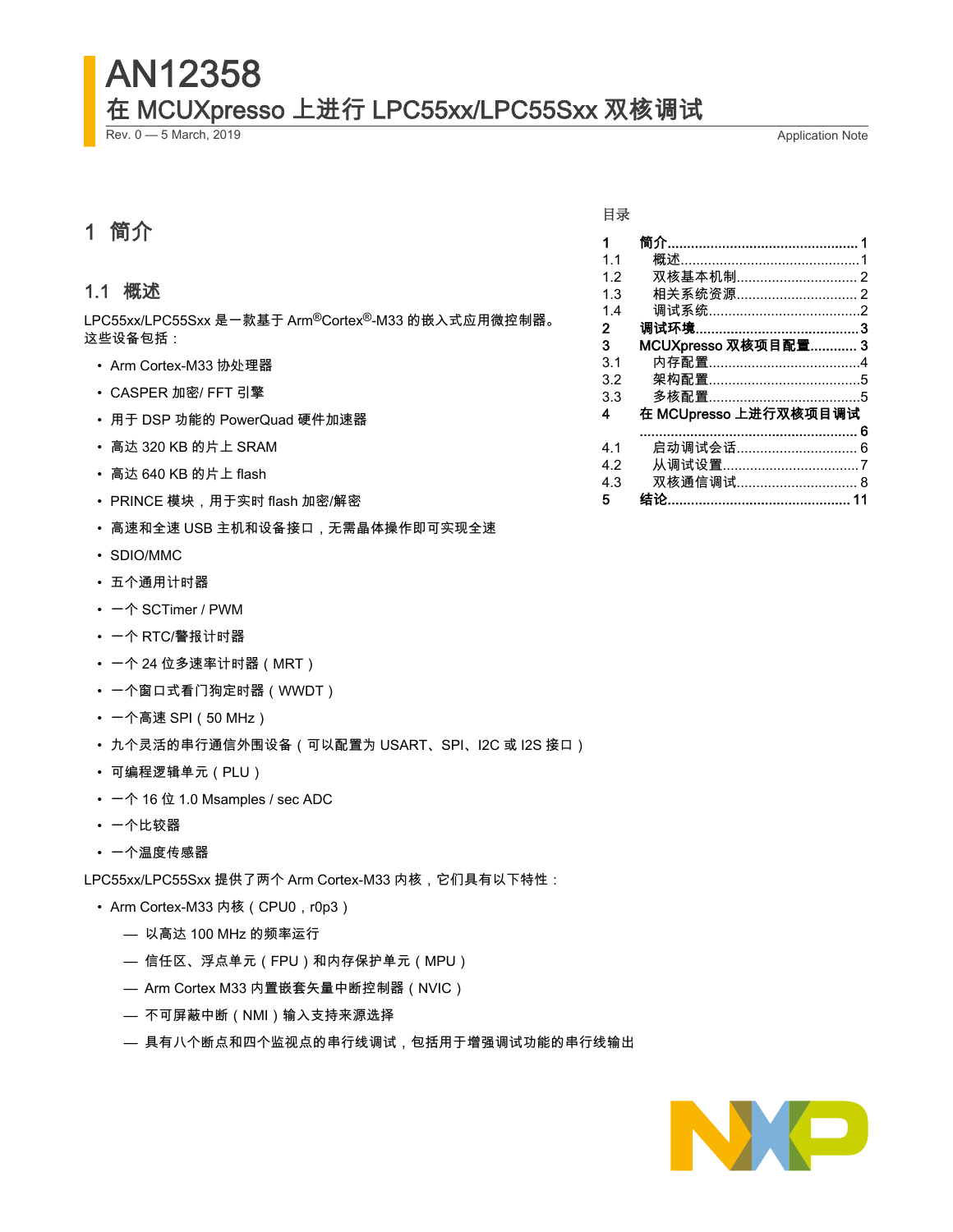- <span id="page-1-0"></span>— 系统计时器
- Arm Cortex-M33 内核 (CPU1, r0p3)
	- 以高达 100 MHz 的频率运行
	- 这个实例的配置不包括 MPU、FPU、DSP、ETM 和 Trustzone
	- 系统计时器

#### 1.2 双核基本机制

LPC55xx/LPC55Sxx 中的双核属于非对称体系结构,这意味着一个核(CPU0)是主核,另一个核(CPU1)是从核。默认情况 下,CPU0 被设置为 master,可以正常工作,而 CPU1 被设置为 slave,当芯片启动时,CPU1 被设置为 hold,它的时钟被禁 用。要让从核工作,需要主核通过寄存器来释放它和使能其时钟。

在双核工作的情况下,它们需要彼此通信,因此 LPC55xx/LPC55Sxx 提供了具有以下特性的 CPU 间邮箱机制。

- 提供处理器间通信,允许多个 CPU 以简单的方式共享资源和彼此通信。
- 每个 CPU 可以给它的伙伴产生多达 32 个用户定义的中断。
- 每个 CPU 可以申请共享资源,如果它是可用的。
- 为通信握手提供互斥配置。

#### 1.3 相关系统资源

Arm Cortex M33 包括三个 AHB-Lite 总线、一个系统总线和 I-code、D-code 总线。一条总线专用于指令获取(I-code),一条总 线专用于数据访问(D-code)。如果并行操作对象是不同的设备,则使用两个核心总线允许同时操作。

这两个 CPU 共享 LPC55xx/LPC55Sxx 中的所有资源(内存和外设),以在双核使用中获得更好的性能。

LPC55xx/LPC55Sxx 支持 320 KB SRAM,带有用于更高吞吐量的单独总线主访问和用于低功耗操作的单独电源控制。这样可以 将两个 CPU 的代码和数据分开来存储和访问。

LPC55xx/LPC55Sxx 通过允许在矩阵的不同从端口上的外设被不同的总线主设备同时访问,以使用多层 AHB 矩阵以灵活的方式 将 CPU 总线和其他总线主设备连接到外设,从而优化性能。

#### 1.4 调试系统

LPC55xx/LPC55Sxx 的双核调试系统具有以下特点。

- 它支持 arm 串行线调试模式的 CPU0 和 CPU1(如果存在)。
- 跟踪端口在 CPU0 和 CPU1 上都提供了 Cortex-M33 CPU 指令跟踪功能。通过串行线查看器输出。
- 直接调试访问所有内存、寄存器和外设。
- 调试会话不需要目标资源。
- 断点: CPU0 和 CPU10 包含 8 个指令断点。
- 监视点:**CPU0** 和 **CPU10** M33 包括四个数据监视点,也可以用作触发器。
- 支持 JTAG 边界扫描。
- Macrocell 允许附加的软件控制跟踪 CPU0 和 CPU1。

调试系统包括以下模块。

- JTAG-TAP: NXP 产品和测试工程团队使用测试访问端口。
- DAP:具有串行线端口(SWJ-DP)的调试访问端口,它解释传入的数据并路由到适当的访问端口(AP)。
- CPU0 AP:实例化为 CPU0 的 Cortex-M33 核心的调试访问端口。
- CPU1 AP:实例化为 CPU1 的 Cortex-M33 核心的调试访问端口。CM33 的实例没有安全扩展(Armv8-M 的信任区)。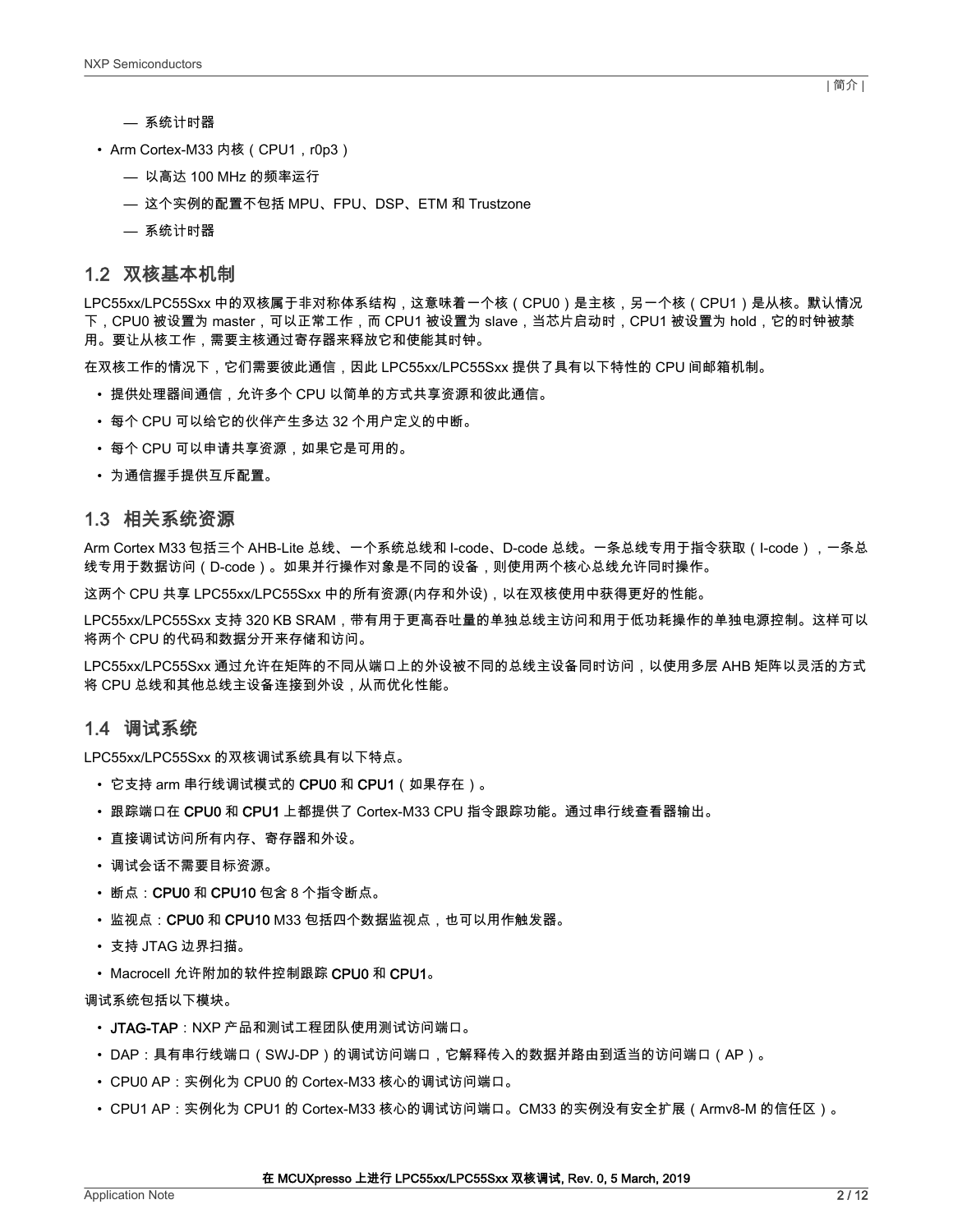- <span id="page-2-0"></span>• DM-AP:调试邮箱的调试访问端口。
	- 此端口总是启用的,外界可以从 ROM 发送和接收数据。
	- 此端口用于执行 NXP 调试认证协议 1.0 版本。

#### 图 1 显示了上层调试端口和连接。



#### 2 调试环境

- 硬件:
	- mini/micro USB 电缆
	- LPCXpresso55s69 开发板
	- 个人计算机
- 工具链:
	- MCUXpresso IDE V10.3.0
- 软件:

```
— SDK_2.5.0_LPCXpresso55s69_EAR_3
```
## 3 MCUXpresso 双核项目配置

双核项目可以以多种方式设计,但是在 MCUXpresso IDE 中存在一个基本的预期,即一个核(主核)将控制(或者至少是启动) 其他核(从核)上的代码的执行。MCUXpresso IDE 中的双核项目由两个链接的项目组成:一个项目包含主代码,另一个项目包 含从代码。

在启动或复位之后,主核先引导启动,然后负责引导从核。但是,这种关系只适用于引导过程;启动后,应用程序可以将其中一 个核作为主内核或从内核。

MCUXpresso IDE 允许轻松创建支持多核 mcu 目标的**链接**项目。本应用笔记只基于 LPC5500 SDK 里的双核互斥例程(路径是 boards\lpcxpresso55s69\driver\_examples\mailbox\mutex)来介绍双核项目配置。并没有介绍如何创建此配置(关于此信息,可 以阅读 MCUXpresso IDE 文件夹下的 MCUXpresso IDE 用户指南)。双核模式下,主从项目配置如下: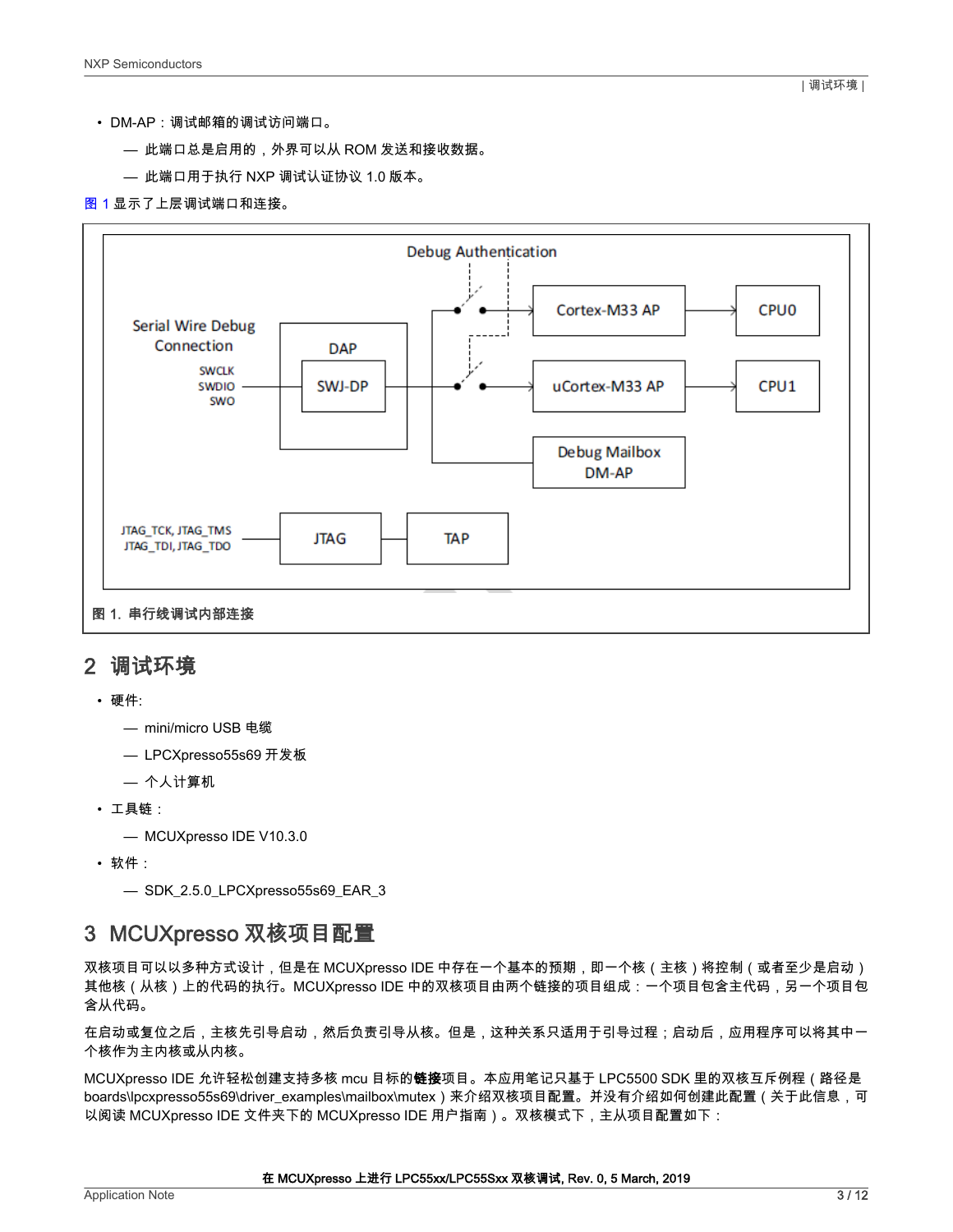- <span id="page-3-0"></span>1. 存储配置
- 2. 架构配置
- 3. 多核配置

首先,启动 MCUXpresso IDE 工作区,安装 LPC55S69 SDK,并在主核和从核上导入邮箱互斥例程。然后可以在 MCUXpresso中显示 SDK 和例程项目,如图 2 所示。

| <b>n</b> Installed SDKs                                  |                    |                           |                                                                                                                               |
|----------------------------------------------------------|--------------------|---------------------------|-------------------------------------------------------------------------------------------------------------------------------|
|                                                          |                    |                           | To install an SDK, simply drag and drop an SDK (zip file/folder) into the 'Installed SDKs' view. [Common 'mcuxpresso' folder] |
| Name                                                     | <b>SDK Version</b> | Manifest Version Location |                                                                                                                               |
| $\triangledown$ $\pm$ SDK_2.x_full_LPCXpresso55S69 2.4.0 |                    | 3.4.0                     | $\circ$ <common>\SDK 2.5.0 LPCXpresso55S69 EAR 3.0.zip</common>                                                               |
| he Project Explorer & B Peripherals+ 圖 Registers         |                    |                           |                                                                                                                               |
| p E Ipcxpresso55s69_mailbox_mutex_cm33_core0             |                    |                           |                                                                                                                               |
| p & Ipcxpresso55s69_mailbox_mutex_cm33_core1             |                    |                           |                                                                                                                               |
| 图 2. 在 MCUXpresso 中安装 SDK 并导入双核项目                        |                    |                           |                                                                                                                               |

#### 3.1 内存配置

必须管理内存配置,以避免意外的重叠。在这些项目中,从应用程序完全在主应用程序未使用的 RAM 位置执行。表 1 显示了双 核映像的地址分配。

#### 表 1. 双核映像的地址分配

| <b>CPU</b> | 存储地址               | 加载地址       |
|------------|--------------------|------------|
| 主核         | 0x0                | 0x0        |
| 从核         | 取决于编译器 (在 flash 中) | 0x20033000 |

相应地,<mark>图 3 显示了 MCUXpresso 中两个项目的内存配置。突出显示的命名 Ram1(在主项目中别名为 RAM2,在从项目中别</mark> 名为 RAM)是从应用程序的执行位置。在多核配置中别名 RAM2 被引用(参见 [图 5\)](#page-5-0)。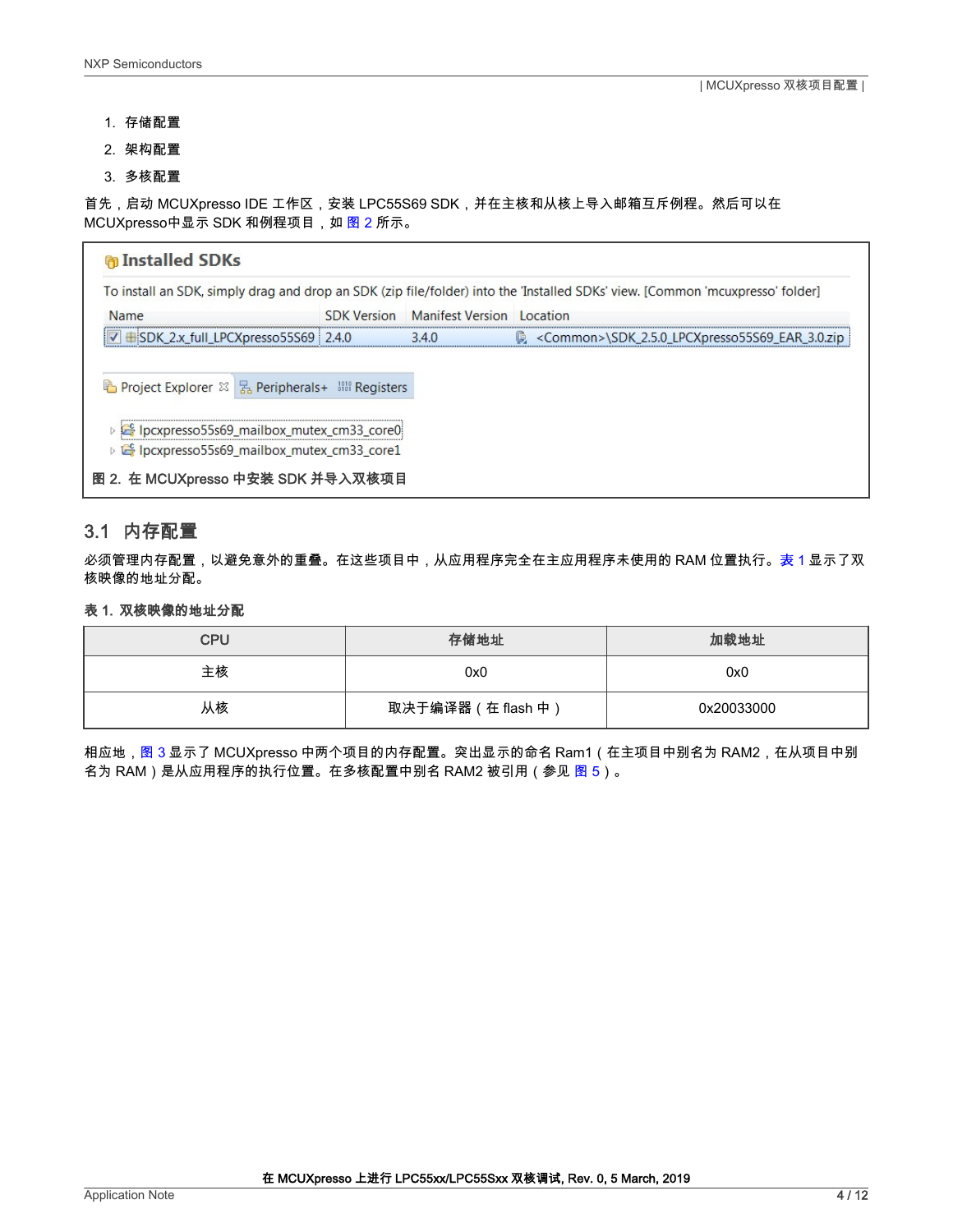<span id="page-4-0"></span>

|             | Memory details (LPC55S69)* -- Master |                  |            |             |               |  |  |  |  |
|-------------|--------------------------------------|------------------|------------|-------------|---------------|--|--|--|--|
|             | Default LinkServer Flash Driver      |                  |            |             |               |  |  |  |  |
| <b>Type</b> | Name                                 | <b>Alias</b>     | Location   | <b>Size</b> | <b>Driver</b> |  |  |  |  |
| Flash       | PROGRAM_FLASH                        | Flash            | 0x0        | 0xa0000     | LPC55xx.cfx   |  |  |  |  |
| <b>RAM</b>  | Ram0                                 | <b>RAM</b>       | 0x20000000 | 0x31800     |               |  |  |  |  |
| <b>RAM</b>  | Ram1                                 | RAM <sub>2</sub> | 0x20033000 | 0x11000     |               |  |  |  |  |
|             |                                      |                  |            |             |               |  |  |  |  |
|             | Memory details (LPC55S69)* -- Slave  |                  |            |             |               |  |  |  |  |
|             | Default LinkServer Flash Driver      |                  |            |             |               |  |  |  |  |
|             |                                      |                  |            |             |               |  |  |  |  |
| <b>Type</b> | Name                                 | <b>Alias</b>     | Location   | <b>Size</b> | <b>Driver</b> |  |  |  |  |
| <b>RAM</b>  | Ram1                                 | <b>RAM</b>       | 0x20033000 | 0x11000     |               |  |  |  |  |
|             | 图 3. 主从项目中的内存配置                      |                  |            |             |               |  |  |  |  |

#### 3.2 架构配置

如上文介绍,主核和从核都是基于 Arm Cortex-M33 的,尽管两者有一些区别。在主项目和从项目中相应地配置了架构,如 图 4 所示。

| Master:             |                                       |  |
|---------------------|---------------------------------------|--|
| Architecture        | Cortex-M33                            |  |
|                     | Floating point FPv5-SP-D16 (Hard ABI) |  |
| Slave:              |                                       |  |
| Architecture        | Cortex-M33 (No DSP)                   |  |
| Floating point None |                                       |  |
| 图 4. 主从项目中的架构配置     |                                       |  |

### 3.3 多核配置

多核配置显示了主项目和从项目之间的链接,如 [图 5](#page-5-0) 所示。它表明从应用程序映像(命名为 M33SLAVE)集成在主内存区域 中。从映像的主内存区域的别名为 RAM2,这与内存配置是一致的(参见 图 3)。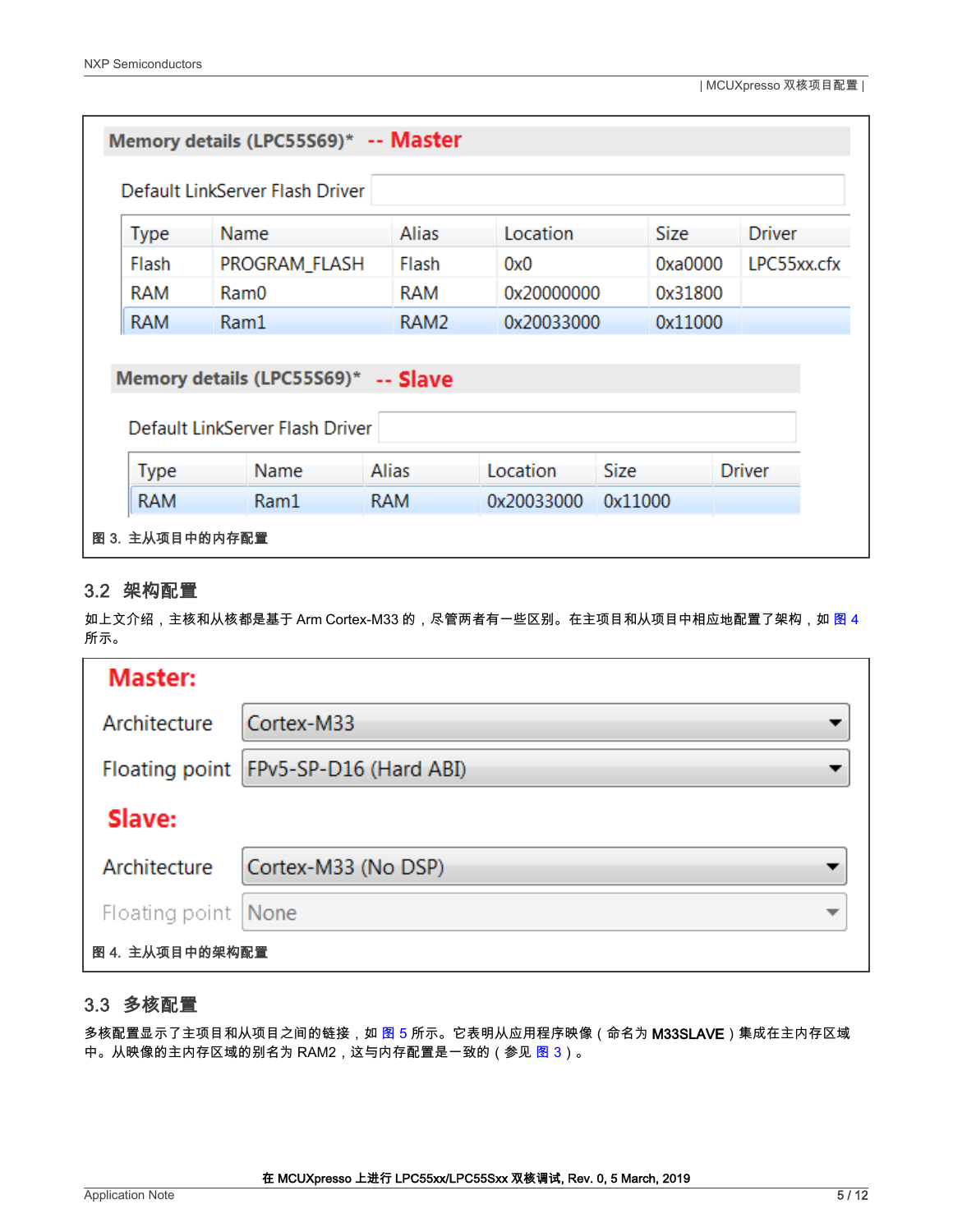<span id="page-5-0"></span>

| Slave name                 | Master memory region                     |                                                                                                                           |
|----------------------------|------------------------------------------|---------------------------------------------------------------------------------------------------------------------------|
| M33SLAVE RAM2              |                                          |                                                                                                                           |
| Slave application (object) |                                          | \${workspace_loc:/lpcxpresso55s69_mailbox_mutex_cm33_core1/\${ConfigName}/lpcxpresso55s69_mailbox_mutex_cm33_core1.axf.o} |
|                            |                                          |                                                                                                                           |
|                            | Multicore configuration -- Slave project |                                                                                                                           |
|                            |                                          |                                                                                                                           |

# 4 在 MCUpresso 上进行双核项目调试

#### 4.1 启动调试会话

Г

成功地构建两个项目之后,首先启动主项目的调试会话。在工作区中单击项目名称以选择主项目,然后在 Quick **面板**中单击 Debug。

注

将 USB 线连接到 LPCXpresso55S69 板上标有 Debug Link 的 USB 插孔上进行调试。

对于第一次启动,选择 SWD 设备-CPU 核。应为主核/项目选择设备 0,为从核/项目选择设备 1。图 6 显示了主调试会话的 SWD 配置。

|        |            | Target 'Cortex-M33' has been selected. |                |  |
|--------|------------|----------------------------------------|----------------|--|
| Device | Name       | <b>TAP</b> Id                          | <b>Details</b> |  |
|        | Cortex-M33 | 0x6ba02477                             | APID:84770001  |  |
|        | Cortex-M33 | 0x6ba02477                             | APID:84770001  |  |

在完成两个调试会话的启动之后,主调试线程被挂起(基于此项目中的断点设置,主 PC 指针停在代码中的 main()),并且从调 试线程无法停止进行调试,因为从核被搁置,需要由主核释放。在 [图 7](#page-6-0) 的 Debug 窗口中显示了两个调试线程的状态。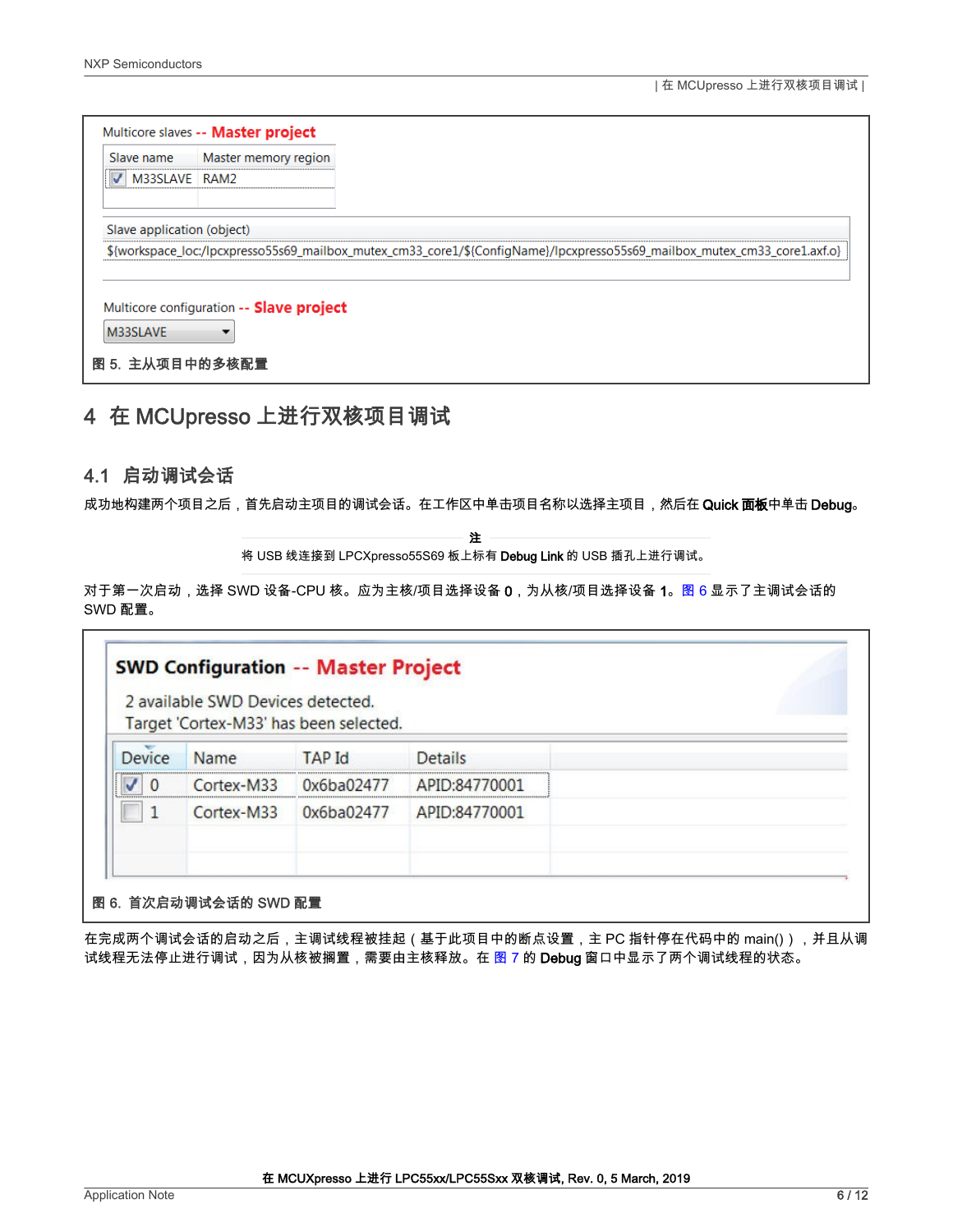<span id="page-6-0"></span>

#### 4.2 从调试设置

这时可以在主项目上执行调试操作,如单步执行、运行等等。

在 图 7 的 Debug 窗口中单击绿色或红色块,以选择要调试的主线程或从线程。 在主项目中执行完启动从核的代码行之后(请参 见 图 8 中绿色突出显示的代码),从核将被释放以执行工作。 当前的调试线程将切换到从线程且其 PC 指针将在从代码中的 main()处停止(参见 [图 9](#page-7-0))。这意味着可以在从项目上执行调试控制(例如单步执行)。

|             | <b>a mailbox_mutex_core0.c</b> $\boxtimes$ <b>a</b> mailbox_mutex_core1.c<br>h fsl mailbox.h |  |  |  |  |  |  |
|-------------|----------------------------------------------------------------------------------------------|--|--|--|--|--|--|
| 98 #endif   |                                                                                              |  |  |  |  |  |  |
| 99          |                                                                                              |  |  |  |  |  |  |
|             | 100 #if (defined(LPC55S69_cm33_core0_SERIES)    defined(LPC55S69_cm33_core1_SERIES))         |  |  |  |  |  |  |
| 101         | /* Boot source for Core 1 from flash */                                                      |  |  |  |  |  |  |
| 102         | SYSCON->CPUCFG  = SYSCON CPUCFG CPU1ENABLE MASK;                                             |  |  |  |  |  |  |
| 103         | SYSCON->CPBOOT = SYSCON CPBOOT CPBOOT(CORE1 BOOT ADDRESS);                                   |  |  |  |  |  |  |
| 104         |                                                                                              |  |  |  |  |  |  |
| 105         | $int32$ t temp = SYSCON->CPUCTRL:                                                            |  |  |  |  |  |  |
| 106         | $temp$ = 0xc0c48000;                                                                         |  |  |  |  |  |  |
| 107         | SYSCON->CPUCTRL = temp   SYSCON_CPUCTRL_CPU1RSTEN_MASK   SYSCON_CPUCTRL_CPU1CLKEN_MASK;      |  |  |  |  |  |  |
| 2108        | SYSCON->CPUCTRL = (temp   SYSCON CPUCTRL CPU1CLKEN MASK) & (~SYSCON CPUCTRL CPU1RSTEN MASK); |  |  |  |  |  |  |
| 图 8. 从核启动代码 |                                                                                              |  |  |  |  |  |  |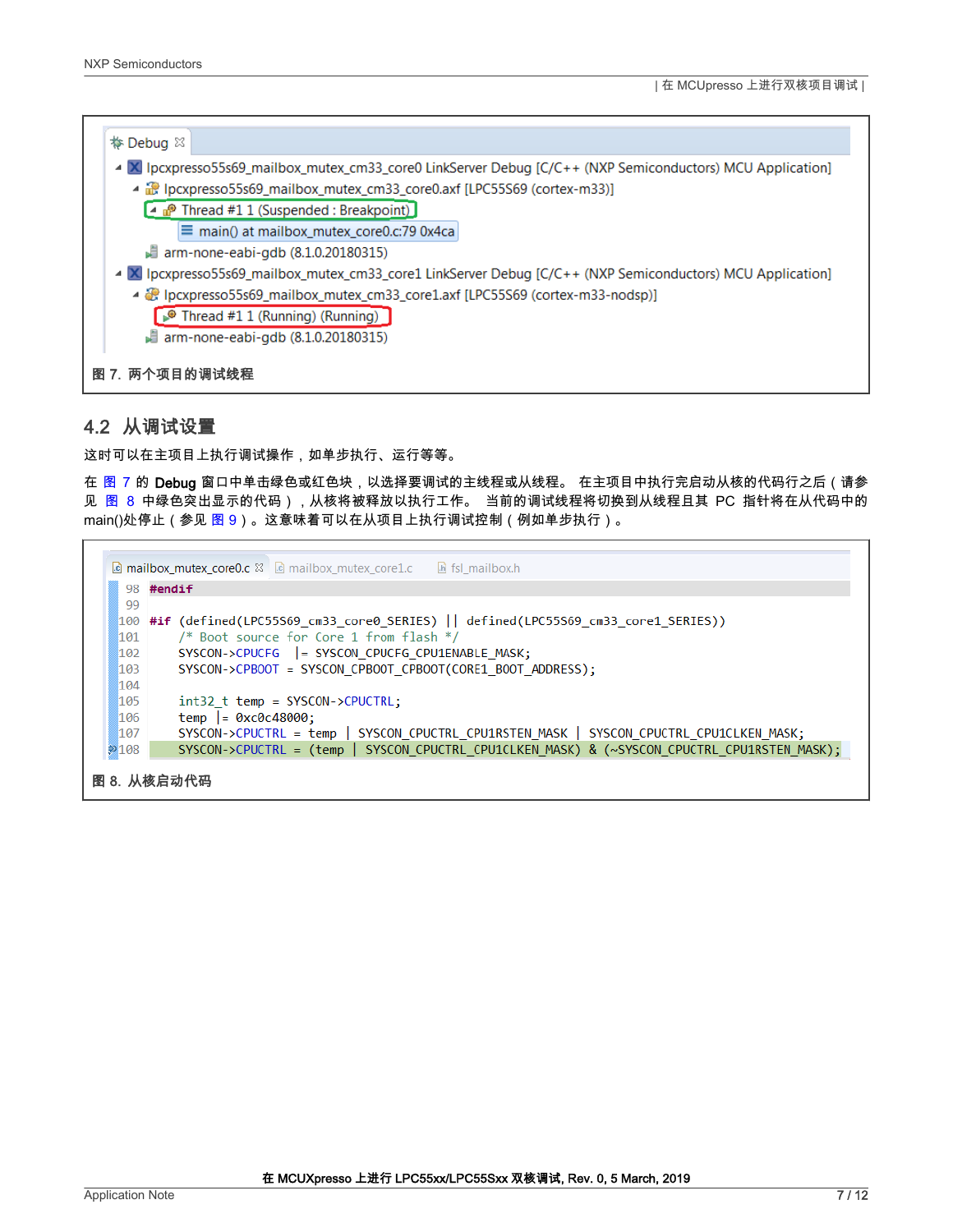<span id="page-7-0"></span>

#### 4.3 双核通信调试

切换到从调试线程后,在对双核通信过程执行调试控制之前,添加共享变量\* g\_shared,即双核之间通过邮箱通信的共享数据, 到从调试会话的全局变量窗口(g\_shared 是指向\* g\_shared 地址的指针)。作为初始状态,变量的当前值是随机的,并且如从 代码中所定义的当前地址为 0。如 图 10 所示。

|                                                         |             |  |       |  | <b>※ ※ 0 1000 ÷ 名画日 13 B</b> |  |
|---------------------------------------------------------|-------------|--|-------|--|------------------------------|--|
| Variable                                                | <b>Type</b> |  | Value |  | Address                      |  |
| $\frac{1}{2}$ *g_shared   volatile uint32_t   537073664 |             |  |       |  | 0x0                          |  |
| 图 10. 从核调试会话中的初始共享数据                                    |             |  |       |  |                              |  |

开始并继续从代码进入 while(1)循环,其中已实现的函数将获取邮箱互斥锁控制、更新全局变量和设置邮箱互斥锁控制。[图](#page-8-0) [11](#page-8-0) 显示了循环代码。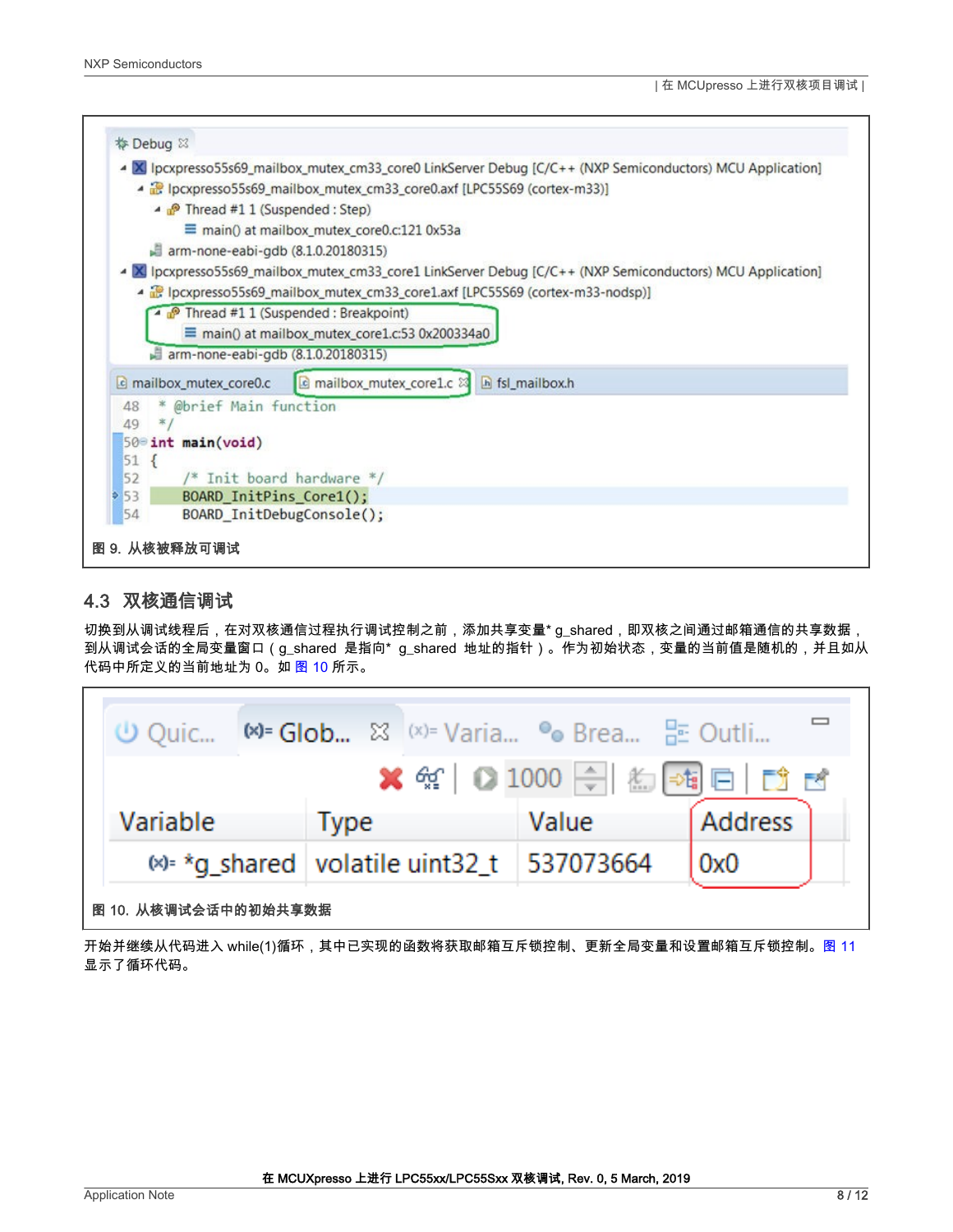<span id="page-8-0"></span>

| 62                   | while $(1)$                                                                                          |
|----------------------|------------------------------------------------------------------------------------------------------|
| 63                   | ί                                                                                                    |
| 64                   | $/*$ Get Mailbox mutex $*/$                                                                          |
| 965                  | while (MAILBOX_GetMutex(MAILBOX) == $\theta$ )                                                       |
| 66<br>67             |                                                                                                      |
| 68                   | /* The core1 has mutex, can change shared variable g shared */                                       |
| 69                   | $if (g shared != NULL)$                                                                              |
| 70                   |                                                                                                      |
| 71<br>72<br>73<br>74 | $(*g shared)++;$<br>PRINTF("Core1 has mailbox mutex, update shared variable to: %d\r\n", *g_shared); |
| 75<br>276            | /* Set mutex to allow access other core to shared variable */<br>MAILBOX SetMutex(MAILBOX);          |
| 77                   |                                                                                                      |
|                      | 图 11. 从核上的主循环进程                                                                                      |

可以观察到,获取邮箱互斥的代码被执行过了。但是,全局变量\*g\_shared 将不会被更新,因为初始地址为零(NULL),并且 还没有从主核通过邮箱传输。\*g\_shared 的地址值在**全局变量**窗口中保持为零,如 [图 10](#page-7-0) 所示。

单击 **Debug** 窗口中的绿色块(如 [图 7](#page-6-0) 所示)转到主调试线程来通过邮箱将共享变量 g\_shared 的地址发送到从核。单击 mailbox\_mutex\_core0.c 文件标签来切换到主代码窗口。在主调试会话中执行调试之前,在全局变量窗口中添加全局变量 g\_shared以供观察,初始值为 0,地址为 0x20000024,如 图 12 所示。

| <b><i>⊕</i></b> Quic          | $\infty$ Glob $\infty$ (x) Varia $\infty$ Brea $\infty$ Outli              |                                                                                                                                                                                                                                                                                                                     |            |
|-------------------------------|----------------------------------------------------------------------------|---------------------------------------------------------------------------------------------------------------------------------------------------------------------------------------------------------------------------------------------------------------------------------------------------------------------|------------|
|                               |                                                                            | $\frac{1}{2}$ $\frac{1}{2}$ $\frac{1}{2}$ $\frac{1}{2}$ $\frac{1}{2}$ $\frac{1}{2}$ $\frac{1}{2}$ $\frac{1}{2}$ $\frac{1}{2}$ $\frac{1}{2}$ $\frac{1}{2}$ $\frac{1}{2}$ $\frac{1}{2}$ $\frac{1}{2}$ $\frac{1}{2}$ $\frac{1}{2}$ $\frac{1}{2}$ $\frac{1}{2}$ $\frac{1}{2}$ $\frac{1}{2}$ $\frac{1}{2}$ $\frac{1}{2}$ |            |
| Variable                      | <b>Type</b>                                                                | Value                                                                                                                                                                                                                                                                                                               | Address    |
| $(x)$ - q shared              | volatile uint $32 \pm 0$                                                   |                                                                                                                                                                                                                                                                                                                     | 0x20000024 |
| 图 12. 主核调试会话中的初始共享变量          |                                                                            |                                                                                                                                                                                                                                                                                                                     |            |
| 试线程(如 图 7 所示),并返回从代码的 main()。 | ﹐执行过代码行,来通过邮箱将共享变量 g_shared 的地址发送到从核中(如 图 13 所示),单击 <b>调试</b> 窗口中的红色块返回到从调 |                                                                                                                                                                                                                                                                                                                     |            |



可以看到,只要刷新窗口显示,例如执行'setp over'操作,**全局变量**窗口中的共享变量\*g\_shared 就会与主核具有相同的值(0) 和同步的地址(0x20000024)([图 14](#page-9-0) 所示)。这表示从核已经通过邮箱成功接收到共享数据的地址。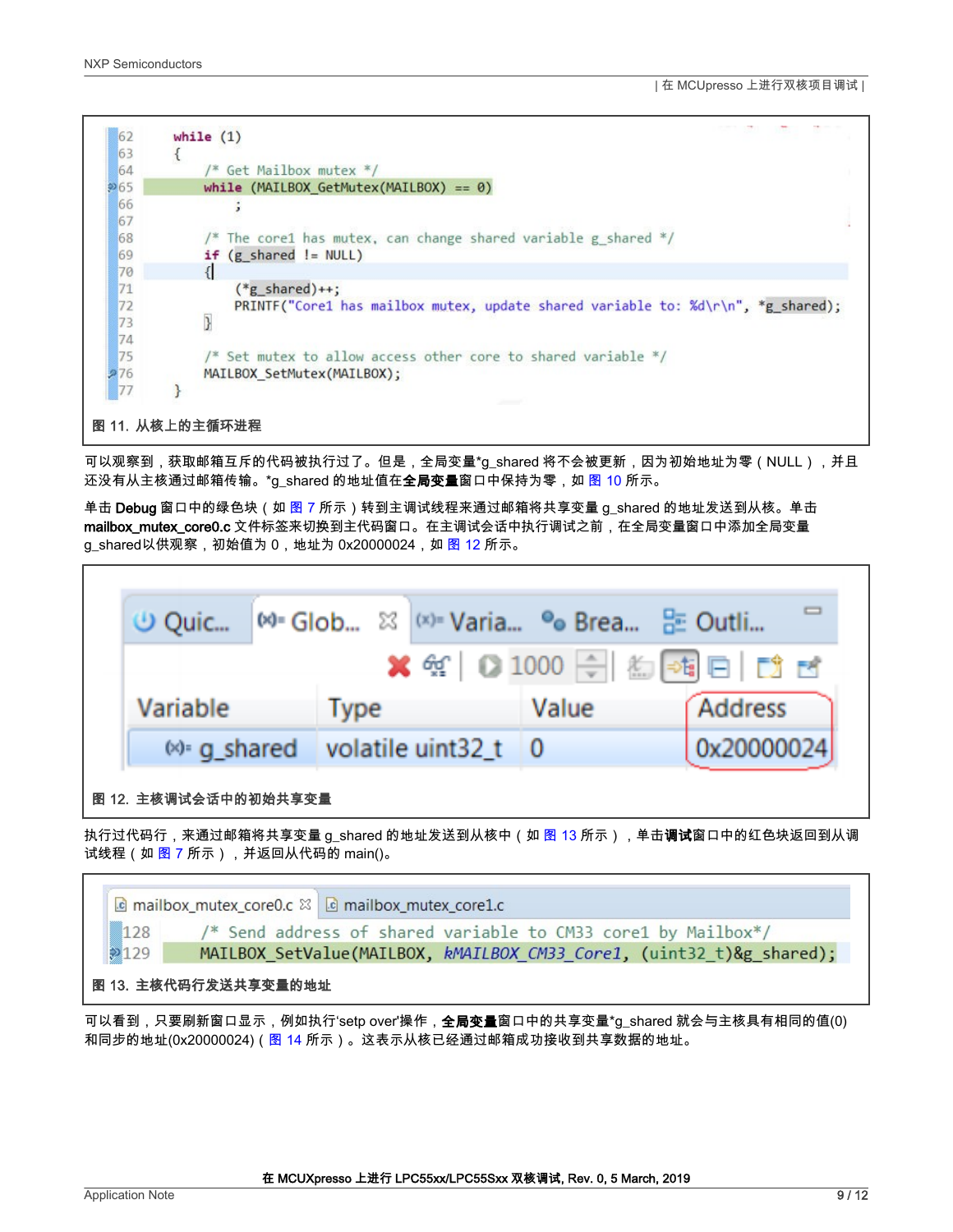r

<span id="page-9-0"></span>

|                      |             | <b>①</b> Quic   (×)= Glob ⊠ (×)= Varia • • Brea He Outli |       |                                                                                                                                                                                                                                                                                                                     |
|----------------------|-------------|----------------------------------------------------------|-------|---------------------------------------------------------------------------------------------------------------------------------------------------------------------------------------------------------------------------------------------------------------------------------------------------------------------|
|                      |             |                                                          |       | $\frac{1}{2}$ $\frac{1}{2}$ $\frac{1}{2}$ $\frac{1}{2}$ $\frac{1}{2}$ $\frac{1}{2}$ $\frac{1}{2}$ $\frac{1}{2}$ $\frac{1}{2}$ $\frac{1}{2}$ $\frac{1}{2}$ $\frac{1}{2}$ $\frac{1}{2}$ $\frac{1}{2}$ $\frac{1}{2}$ $\frac{1}{2}$ $\frac{1}{2}$ $\frac{1}{2}$ $\frac{1}{2}$ $\frac{1}{2}$ $\frac{1}{2}$ $\frac{1}{2}$ |
| Variable             | <b>Type</b> |                                                          | Value | <b>Address</b>                                                                                                                                                                                                                                                                                                      |
|                      |             | $\otimes$ *q shared volatile uint32 t 0                  |       | 0x20000024                                                                                                                                                                                                                                                                                                          |
| 图 14. 从核调试会话中的同步共享变量 |             |                                                          |       |                                                                                                                                                                                                                                                                                                                     |

执行过 (\*g\_shared)++;代码后,可以观察到共享变量\*g\_shared 的值变为 1(如 <mark>图 15</mark> 所示)。

| (∪ Quic – |  |                                           |  | $x^*$ Glob $\frac{1}{2}$ (x)= Varia • Ge Brea $\frac{1}{2}$ Outli |                                                     |
|-----------|--|-------------------------------------------|--|-------------------------------------------------------------------|-----------------------------------------------------|
|           |  |                                           |  |                                                                   | <b>*</b> $\frac{4}{3}$ 0 1000 $\frac{1}{3}$ 2 2 3 3 |
| Variable  |  | <b>Type</b>                               |  | Value                                                             | <b>Address</b>                                      |
|           |  | $\frac{1}{2}$ *g_shared volatile uint32_t |  | $\mathbf{1}$                                                      | 0x20000024                                          |
|           |  |                                           |  |                                                                   |                                                     |

执行过设置互斥量(MAILBOX\_SetMutex(MAILBOX);)的代码后,意味着两个核都可以访问共享资源。目前,切换到主线程调 试主 while(1)循环的功能与从线程类似:获取邮箱互斥锁,更新共享变量 g\_shared,设置邮箱互斥锁(参见 图 16)。获取互斥 锁的代码将在执行 Step over 步骤时被执行通过。同时,**全局变量**窗口中的共享变量 g\_shared 的值将刷新为 1(参见 [图](#page-10-0) [17\)](#page-10-0), 因为它已经被从核更改。

| 136  | while $(1)$                                                                     |
|------|---------------------------------------------------------------------------------|
| 137  |                                                                                 |
| 138  | /* Get Mailbox mutex */                                                         |
| 2139 | while (MAILBOX GetMutex(MAILBOX) == $0$ )                                       |
| 140  |                                                                                 |
| 141  |                                                                                 |
| 142  | /* The core0 has mutex, can change shared variable g shared */                  |
| 143  | $g$ shared++;                                                                   |
| 144  |                                                                                 |
| 145  | PRINTF("Core0 has mailbox mutex, update shared variable to: %d\r\n", g shared); |
| 146  |                                                                                 |
| 147  | /* Set mutex to allow access other core to shared variable */                   |
| 148  | MAILBOX SetMutex(MAILBOX);                                                      |
| 149  |                                                                                 |
|      | 图 16. 主核上的主循环进程                                                                 |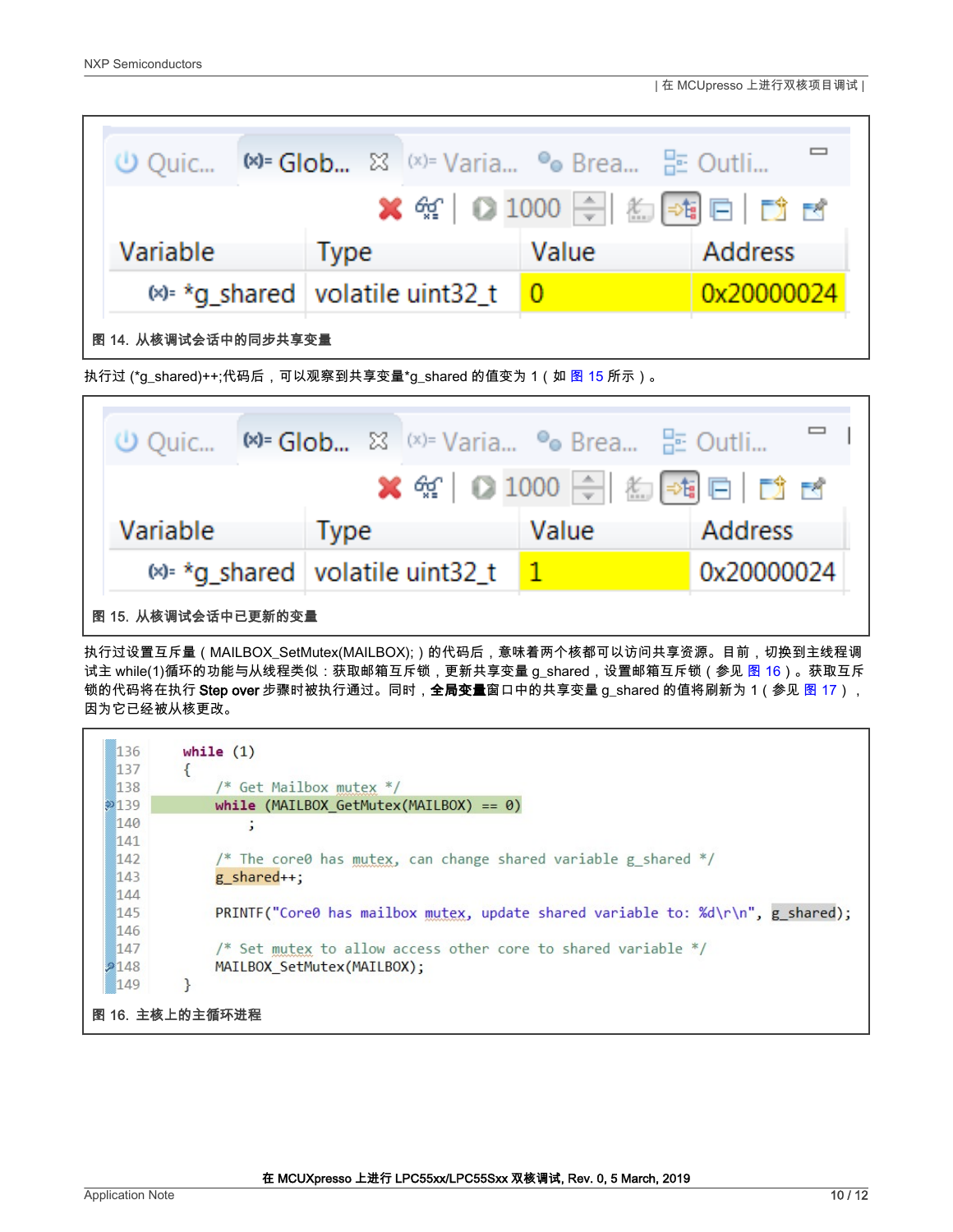<span id="page-10-0"></span>

| $\cup$ Quic          |             | $M = Glob$ $\otimes$ $(x) = Varia$ • Brea $E = Outii$ |       |                                      |
|----------------------|-------------|-------------------------------------------------------|-------|--------------------------------------|
|                      |             |                                                       |       | <b>※</b> 第   ● 1000 令   約 55 日   第 百 |
| Variable             | <b>Type</b> |                                                       | Value | <b>Address</b>                       |
|                      |             | $\otimes$ g_shared   volatile uint32_t                |       | 0x20000024                           |
| 图 17. 主核调试会话中的同步共享变量 |             |                                                       |       |                                      |

执行过代码 g\_shared++之后,可以观察到**全局变量**窗口中的共享变量 g\_shared 的值变为 2。在执行主代码中设置互斥量的代码 (MAILBOX\_SetMutex(MAILBOX))之前,切换到从调试线程并做单步执行,它会保持停留在获取互斥量的代码上,因为互斥量 访问还没有被主核释放。切换到主调试线程并单步执行设置互斥锁的代码来释放互斥锁控制。

然后,返回到从调试线程并执行单步执行。这时,可以观察到代码被执行跨过,因为可以获得互斥锁控制。类似地,如果在获取 互斥锁的代码完成后,设置互斥锁的从代码没有执行,那么主调试线程就会在获取互斥锁的代码上卡住。

接下来,如果按照上面的操作在主调试线程和从调试线程之间重复切换来进行调试控制,就会发现共享变量在主核和从核之间依 次增加。只有成功获得互斥锁控制的核才能对共享变量进行更改。这意味着,如果在调试期间保持运行一个核的代码,共享变量 只会被这个核增加。

# 5 结论

本应用笔记简单介绍了 LPC55xx / LPC55Sxx 中的双核机制和调试系统,然后简要介绍了与双核项目相关的一些配置,并基于 LPC5500 SDK 中的 mailbox\_mutex 驱动程序示例,阐述了如何在 MCUXresso IDE 中调试双核项目。

用户在 MCUXpresso 中调试双核项目非常方便,可以启动两个内核的调试会话,并且可以在一个工作区中完成调试过程。只需在 "调试"窗口中单击"主线程"或"从线程",即可切换双核项目中的任何一个进行调试。对各个核的调试操作,例如设置断点、变量视 图,都与单核的是一样的。

> 在主核启动从核之前要先运行主调试线程。 注

| 结论 |